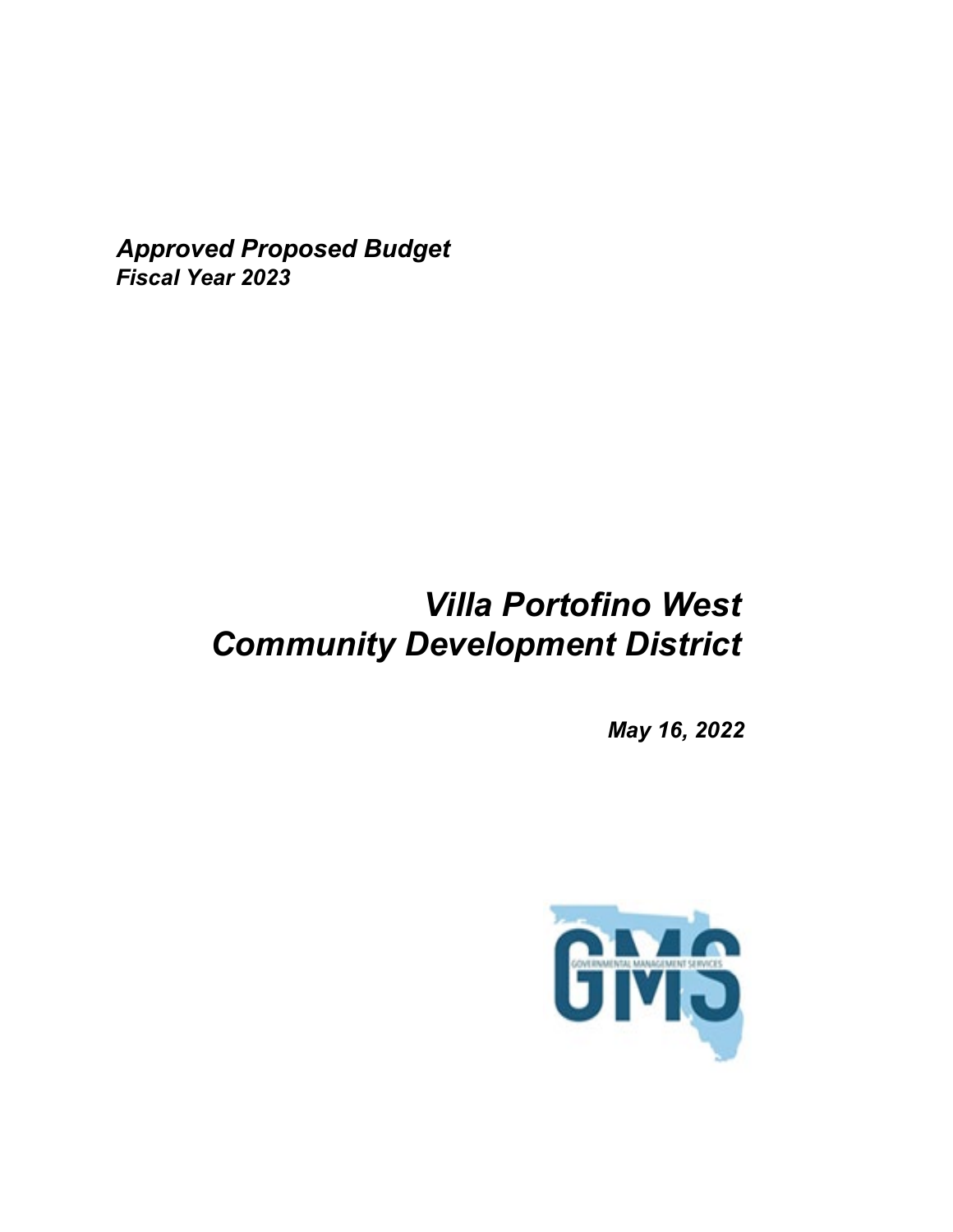**Community Development District**

### *TABLE OF CONTENTS*

| <b>General Fund</b>              |          |
|----------------------------------|----------|
| Budget                           | Page 1   |
| Narrative                        | Page 2-3 |
| Debt Service Fund<br>Carios 2020 |          |

*Series 2020* Amortization Schedule - 2020

Page 4<br>Page 5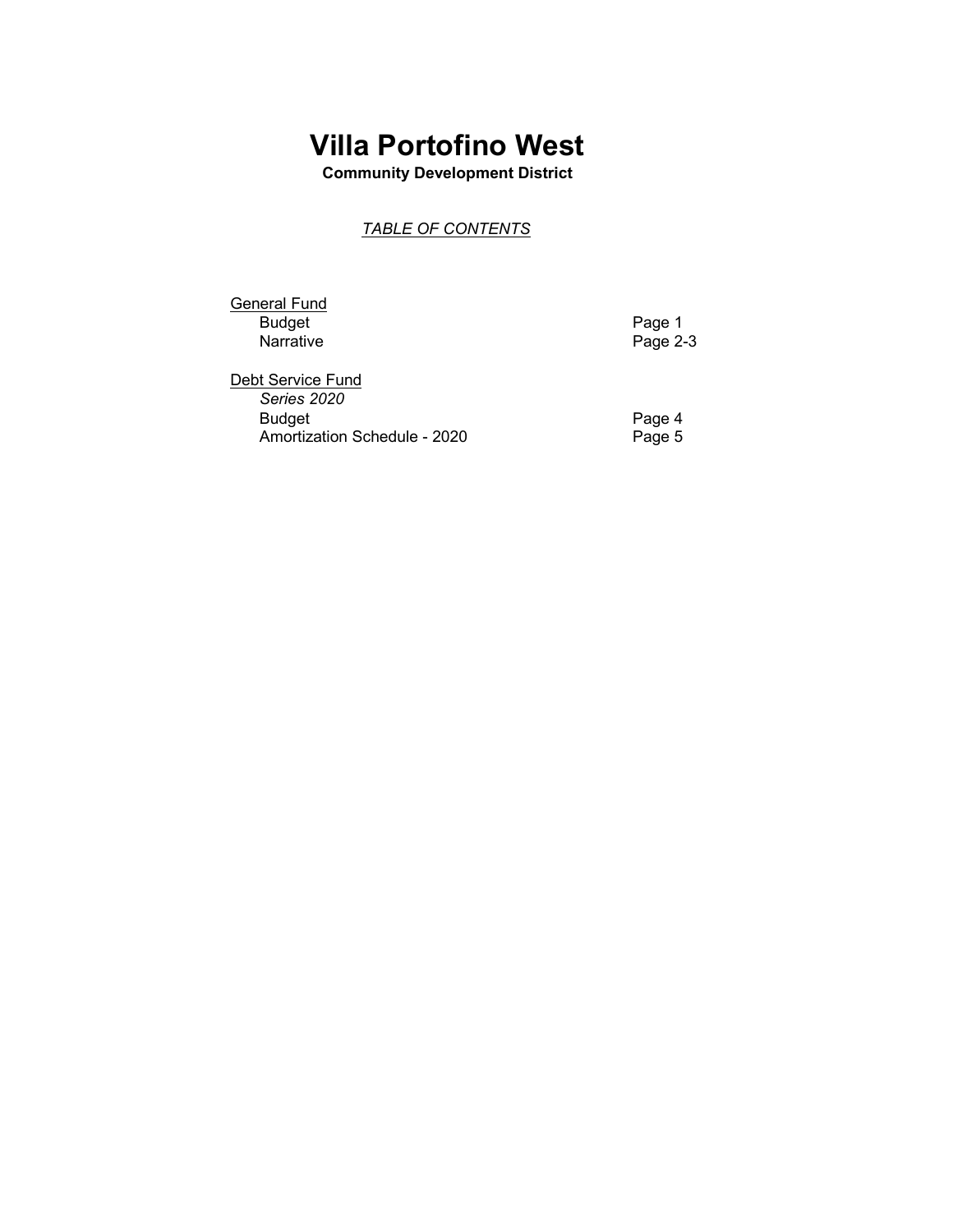**Community Development District Community Development District Community Development District Community Ceneral Fund** 

| <b>Description</b>                                | <b>Adopted</b><br><b>Budget</b><br>FY 2022 | <b>Actual</b><br><b>Thru</b><br>3/31/2022 | Projected<br><b>Next</b><br><b>6 Months</b> | <b>Total</b><br>Projected<br>9/30/2022 | Proposed<br><b>Budget</b><br>FY 2023 |
|---------------------------------------------------|--------------------------------------------|-------------------------------------------|---------------------------------------------|----------------------------------------|--------------------------------------|
| <b>Revenues</b>                                   |                                            |                                           |                                             |                                        |                                      |
| <b>Maintenance Assessments</b><br>Interest Income | \$84,830<br>\$100                          | \$81,023<br>\$248                         | \$4,113<br>\$150                            | \$85,136<br>\$398                      | \$84,830<br>\$100                    |
| <b>Total Revenues</b>                             | \$84,930                                   | \$81,271                                  | \$4,263                                     | \$85,534                               | \$84,930                             |
| <b>Expenditures</b>                               |                                            |                                           |                                             |                                        |                                      |
| <b>Administrative</b>                             |                                            |                                           |                                             |                                        |                                      |
| <b>Engineering Fees</b>                           | \$5,000                                    | \$0                                       | \$5,000                                     | \$5,000                                | \$5,000                              |
| <b>Dissemination Agent</b>                        | \$2,500                                    | \$1,250                                   | \$1,250                                     | \$2,500                                | \$2,500                              |
| Assessment Roll                                   | \$2,000                                    | \$2,000                                   | \$0                                         | \$2,000                                | \$2,000                              |
| <b>Attorney Fees</b>                              | \$12,000                                   | \$2,040                                   | \$9,960                                     | \$12,000                               | \$12,000                             |
| <b>Annual Audit</b>                               | \$4,100                                    | \$3,600                                   | \$0                                         | \$3,600                                | \$4,100                              |
| <b>Trustee Fees</b>                               | \$3,000                                    | \$3,500                                   | \$0                                         | \$3,500                                | \$3,500                              |
| <b>Management Fees</b>                            | \$33,418                                   | \$16,709                                  | \$16,709                                    | \$33,418                               | \$35,089                             |
| <b>Computer Time</b>                              | \$1,000                                    | \$500                                     | \$500                                       | \$1,000                                | \$1,000                              |
| Website Compliance                                | \$1,000                                    | \$500                                     | \$500                                       | \$1,000                                | \$1,000                              |
| Telephone                                         | \$50                                       | \$60                                      | \$0                                         | \$60                                   | \$50                                 |
| Postage                                           | \$75                                       | \$70                                      | \$5                                         | \$75                                   | \$75                                 |
| <b>Rentals and Leases</b>                         | \$2,400                                    | \$1,200                                   | \$1,200                                     | \$2,400                                | \$2,400                              |
| <b>General Liability Insurance</b>                | \$6,646                                    | \$6,731                                   | \$0                                         | \$6,731                                | \$7,572                              |
| Printing & Binding                                | \$500                                      | \$278                                     | \$222                                       | \$500                                  | \$500                                |
| Legal Advertising                                 | \$620                                      | \$0                                       | \$620                                       | \$620                                  | \$620                                |
| <b>Other Current Charges</b>                      | \$1,000                                    | \$0                                       | \$1,509                                     | \$1,509                                | \$1,000                              |
| <b>Office Supplies</b>                            | \$50                                       | \$3                                       | \$48                                        | \$50                                   | \$50                                 |
| Dues, Licenses & Subscriptions                    | \$175                                      | \$175                                     | \$0                                         | \$175                                  | \$175                                |
| <b>Capital Outlay</b>                             | \$250                                      | \$0                                       | \$250                                       | \$250                                  | \$250                                |
| <b>Operating Reserve</b>                          | \$9,146                                    | \$0                                       | \$9,146                                     | \$9,146                                | \$6,049                              |
| <b>Total Administrative</b>                       | \$84,930                                   | \$38,616                                  | \$46,918                                    | \$85,534                               | \$84,930                             |
| <b>Excess Revenues/(Expenditures)</b>             | \$0                                        | \$42,655                                  | (\$42,655)                                  | \$0                                    | $\overline{50}$                      |

| Type                           | Units/Sq Ft    | FY 2022  | FY 2023  | <b>Gross Amount</b> |
|--------------------------------|----------------|----------|----------|---------------------|
| Residential (TH)               | 211 Units      | \$329.36 | \$329.36 | \$69.494.96         |
| Commercial                     | 90,000 Sq. Ft. | \$0.22   | \$0.22   | \$19,800.00         |
| <b>Total Gross Assessments</b> | \$89,294.96    |          |          |                     |
| -Discount & Collections 5%     | \$4,464.75     |          |          |                     |
| <b>Total Net Assessments</b>   | \$84.830.21    |          |          |                     |
|                                |                |          |          |                     |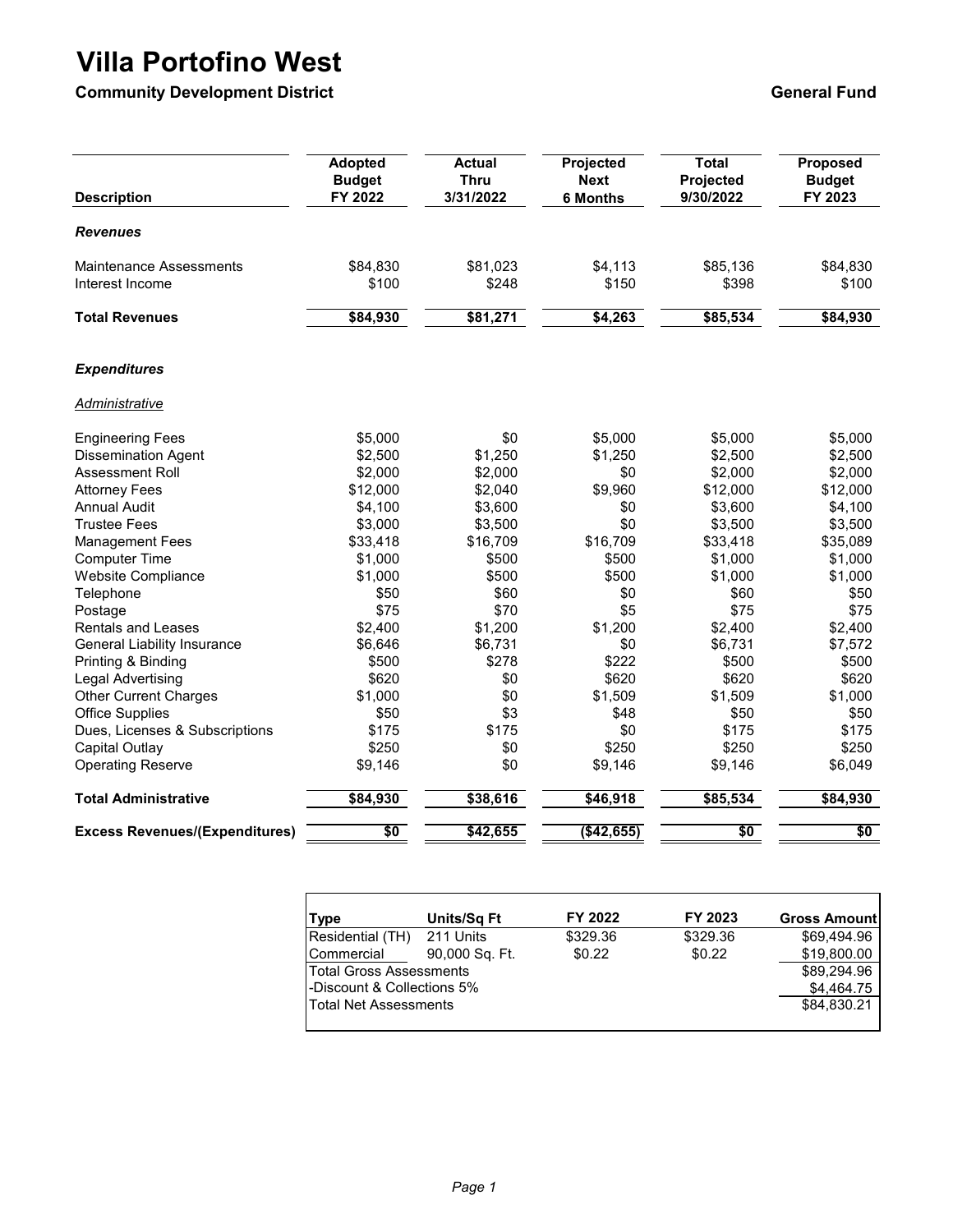### **REVENUES:**

#### *Maintenance Assessments*

The District will levy a Maintenance Assessment on all assessable property within the District.

#### *Interest Income*

The District will have all excess funds invested with the State Board of Administration. The Amount is based upon the estimated average balance of funds available during the fiscal year.

### **EXPENDITURES:**

#### **Administrative**

#### *Engineering Fees*

The District's engineer will be providing general engineering services to the District, i.e. attendance and preparation for monthly board meetings, review invoices, and various projects assigned as directed by the board of supervisors.

#### *Dissemination Agent*

The Annual Disclosure Report required is by the Security and Exchange Commission in order to comply with Rule 15(c) (2)-12(b) (5), which relates to additional reporting requirements for un-rated bond issues.

#### *Assessment Roll*

The District has contracted with GMS, LLC for the certifications of the District's annual maintenance and debt service assessments to the Miami Dade Tax Collector.

#### *Attorney Fees*

The District's legal counsel will be providing general legal services to the District, i.e. attendance and preparation for monthly meetings, review operating & maintenance contracts, agreements, etc.

#### *Annual Audit*

The District is required by Florida Statute to arrange for an annual audit of its financial records by an independent certified public accounting firm.

#### *Trustee Fees*

The District's Series 2006A, Special Assessment Bonds are held by a Trustee with Wells Fargo Bank, N.A. The amount represents the fee for the administration of the District's bond issue.

#### *Management Fees*

The District receives Management, Accounting and Administrative services as part of a Management Agreement with *Governmental Management Services-South Florida, LLC*. These services are further outlined in Exhibit "A" of the Management Agreement.

#### *Computer Time*

The District processes all its financial activities, i.e. accounts payable, financial statements, etc. on a mainframe computer leased by *Governmental Management Services – South Florida, LLC*.

#### **Website Compliance**

Per Section 189.069 F.S., all District must have a website by October 1, 2015 to provide detailed information on the CDD as well as links to useful websites regarding Compliance issues. This website will be maintained by GMS-SF, LLC and updated as required by the Statute.

#### *Telephone*

This category includes all charges relating to telephone calls, conference calls, and faxes made to and on behalf of the District.

#### *Postage*

Mailing of agenda packages, overnight deliveries, correspondence, etc**.**

#### *Rental & Leases*

The District will be charged \$200 per month for office rent from Governmental Management Services – South Florida, LLC, for the District's administrative office located in Fort Lauderdale.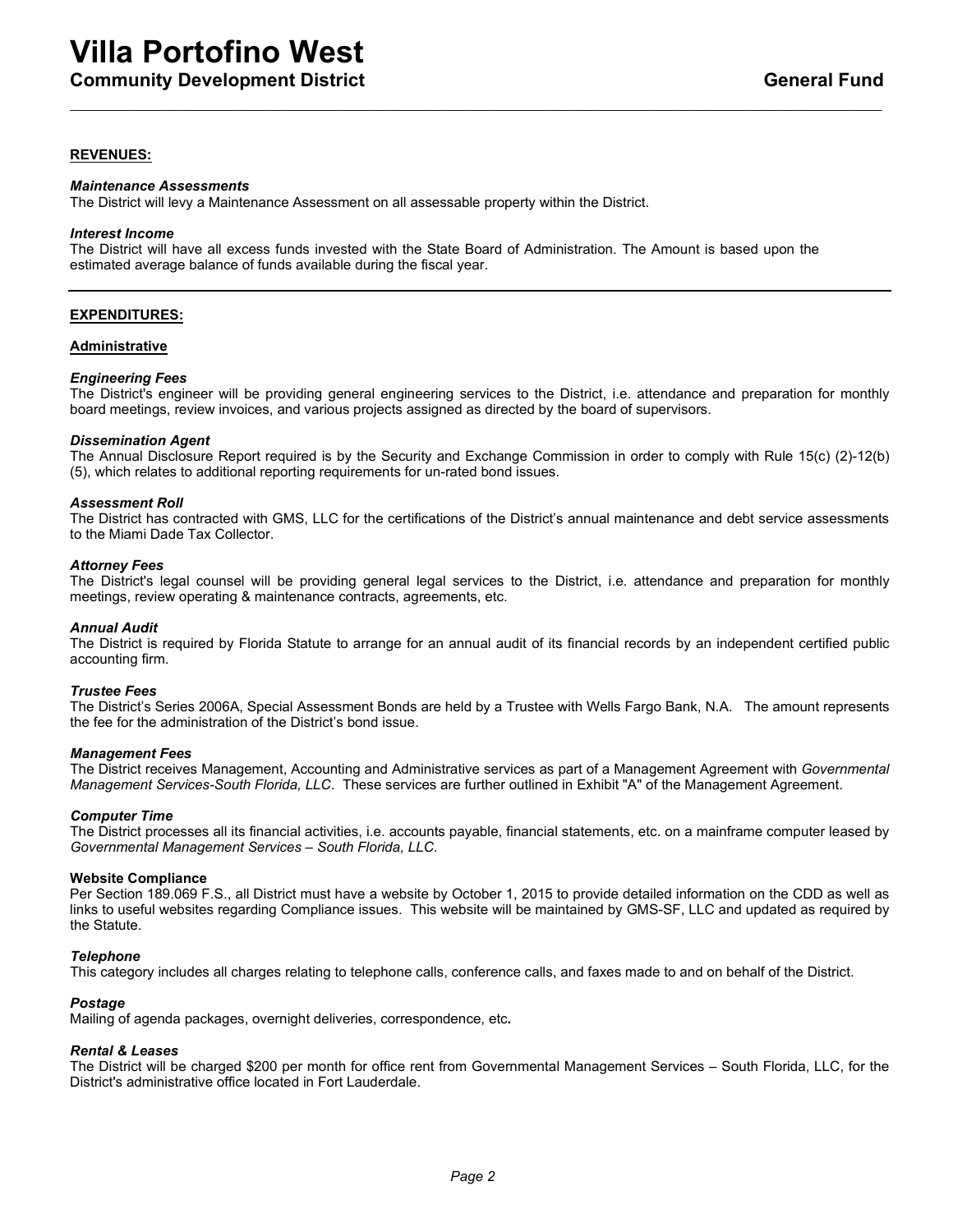**Community Development District General Fundom Community Development District Community Ceneral Fundom Community** 

#### *Insurance*

The District's General Liability & Public Officials Liability Insurance policy is with *Florida Insurance Alliance* an insurance company that specializes in providing insurance coverage to governmental agencies. The amount is based on prior year's cost.

#### *Printing & Binding*

This category includes expenses relating to the printing and binding of agenda packages for board meetings, accounts payable checks, stationary, envelopes, photocopies, etc.

#### *Legal Advertising*

The District is required to advertise various notices for board meetings, public hearings, etc. in a newspaper of general circulation.

#### *Other Current Charges*

Bank charges and any other miscellaneous expenses incurred during the year.

#### *Office Supplies*

Miscellaneous office supplies.

#### *Dues, Licenses & Subscriptions*

The District is required to pay an annual fee to the *Department of Economic Opportunity* for \$175. This is the only expense under this category for the District.

#### *Capital Outlay*

Represents any minor capital expenditures the District may need to make during the Fiscal Year such as a file cabinet for District files.

#### *First Quarter Operating*

Represents funds needed for 1<sup>st</sup> Quarter Operating of the next Fiscal Year, prior to the collection of Maintenance Assessments from the Tax Collector.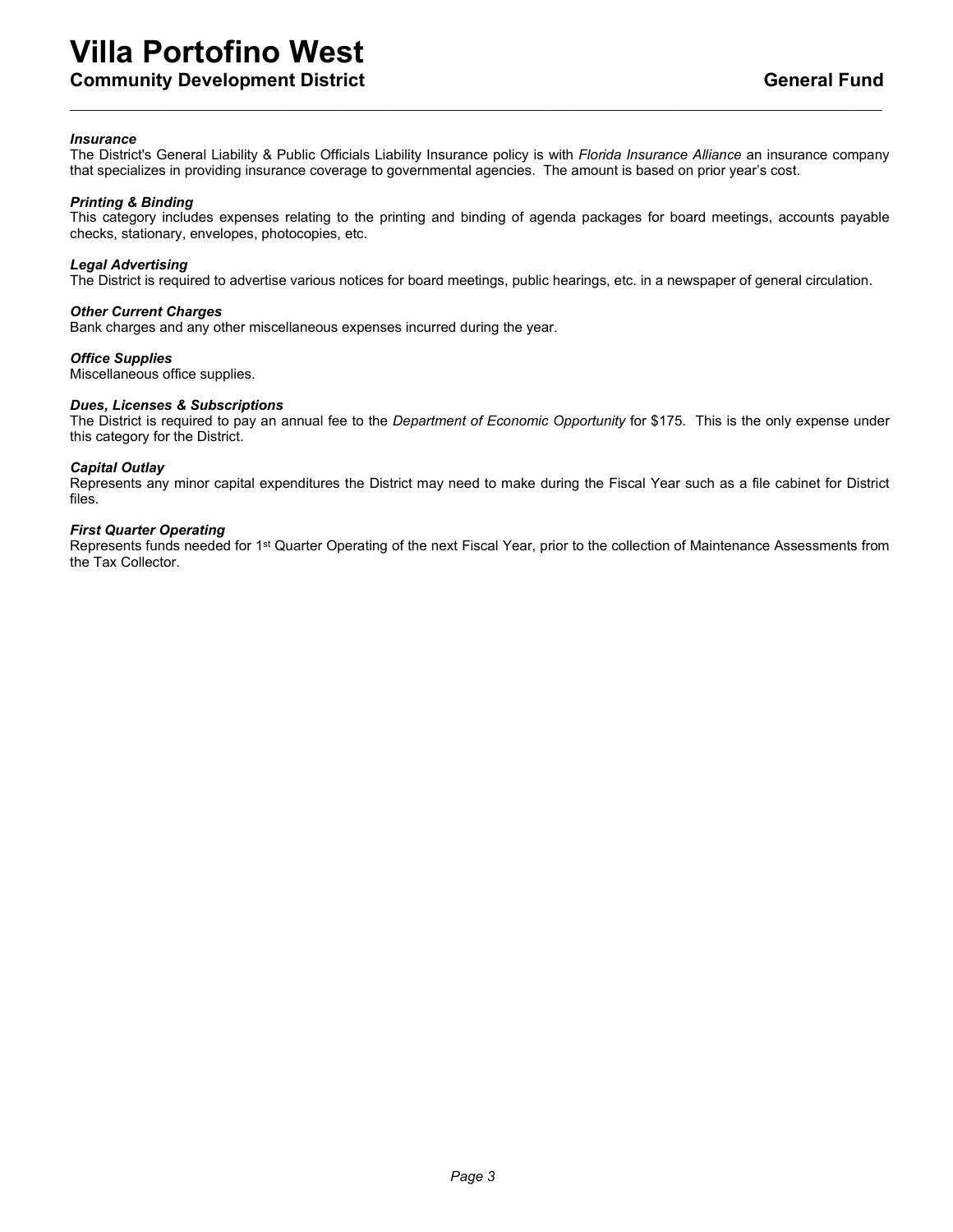### **Community Development District Community Development District Community Debt Service Fund Series 2020, Special Assessment Refunding Bonds**

| <b>Description</b>                                                     | Proposed<br><b>Budget</b><br>FY 2022 | <b>Actual</b><br>Thru<br>3/31/2022 | Projected<br><b>Next</b><br><b>6 Months</b> | Total<br>Projected<br>9/30/2022 | <b>Proposed</b><br><b>Budget</b><br>FY 2023 |
|------------------------------------------------------------------------|--------------------------------------|------------------------------------|---------------------------------------------|---------------------------------|---------------------------------------------|
| <b>Revenues</b>                                                        |                                      |                                    |                                             |                                 |                                             |
| Special Assessments On Roll                                            | \$270,946                            | \$258,744                          | \$13,138                                    | \$271,882                       | \$270,946                                   |
| Interest Income                                                        | \$0                                  | \$11                               | \$5                                         | \$16                            | \$0                                         |
| Carry Forward Surplus <sup>(1)</sup>                                   | \$178,261                            | \$117,428                          | \$0                                         | \$117,428                       | \$119,821                                   |
| <b>Total Revenues</b>                                                  | \$449,207                            | \$376,183                          | \$13,143                                    | \$389,326                       | \$390,767                                   |
| <b>Expenditures</b>                                                    |                                      |                                    |                                             |                                 |                                             |
| Series 2020                                                            |                                      |                                    |                                             |                                 |                                             |
| Interest 11/1                                                          | \$55,753                             | \$55,753                           | \$0                                         | \$55,753                        | \$53,383                                    |
| Interest - 5/1                                                         | \$55,753                             | \$0                                | \$55,753                                    | \$55,753                        | \$53,383                                    |
| Principal - 5/1                                                        | \$158,000                            | \$0                                | \$158,000                                   | \$158,000                       | \$165,000                                   |
| <b>Total Expenditures</b>                                              | \$269,505                            | \$55,753                           | \$213,753                                   | \$269,505                       | \$271,765                                   |
| <b>Excess Revenues/(Expenditures)</b>                                  | \$179,702                            | \$320,431                          | (\$200, 610)                                | \$119,821                       | \$119,002                                   |
| Carry forward surplus is net of the reserve requirement <sup>(1)</sup> |                                      |                                    |                                             | 11/2023 Interest                | \$50,908                                    |

Carry forward surplus is net of the reserve requirement  $(1)$   $(1)$   $(2023)$  Interest  $(50,908)$ 

| Tvpe                           | Units/Sq Ft    | Per Unit * | <b>Amount</b> |
|--------------------------------|----------------|------------|---------------|
| Residential                    | 211 Units      | \$997.66   | \$210,506.26  |
| Commercial                     | 90,000 Sq. Ft. | \$0.83     | \$74.700.00   |
| <b>Total Gross Assessments</b> |                |            | \$285,206.26  |
| -Discount & Collections 5%     |                |            | \$14,260.31   |
| lTotal Net Assessments         |                |            | \$270.945.95  |